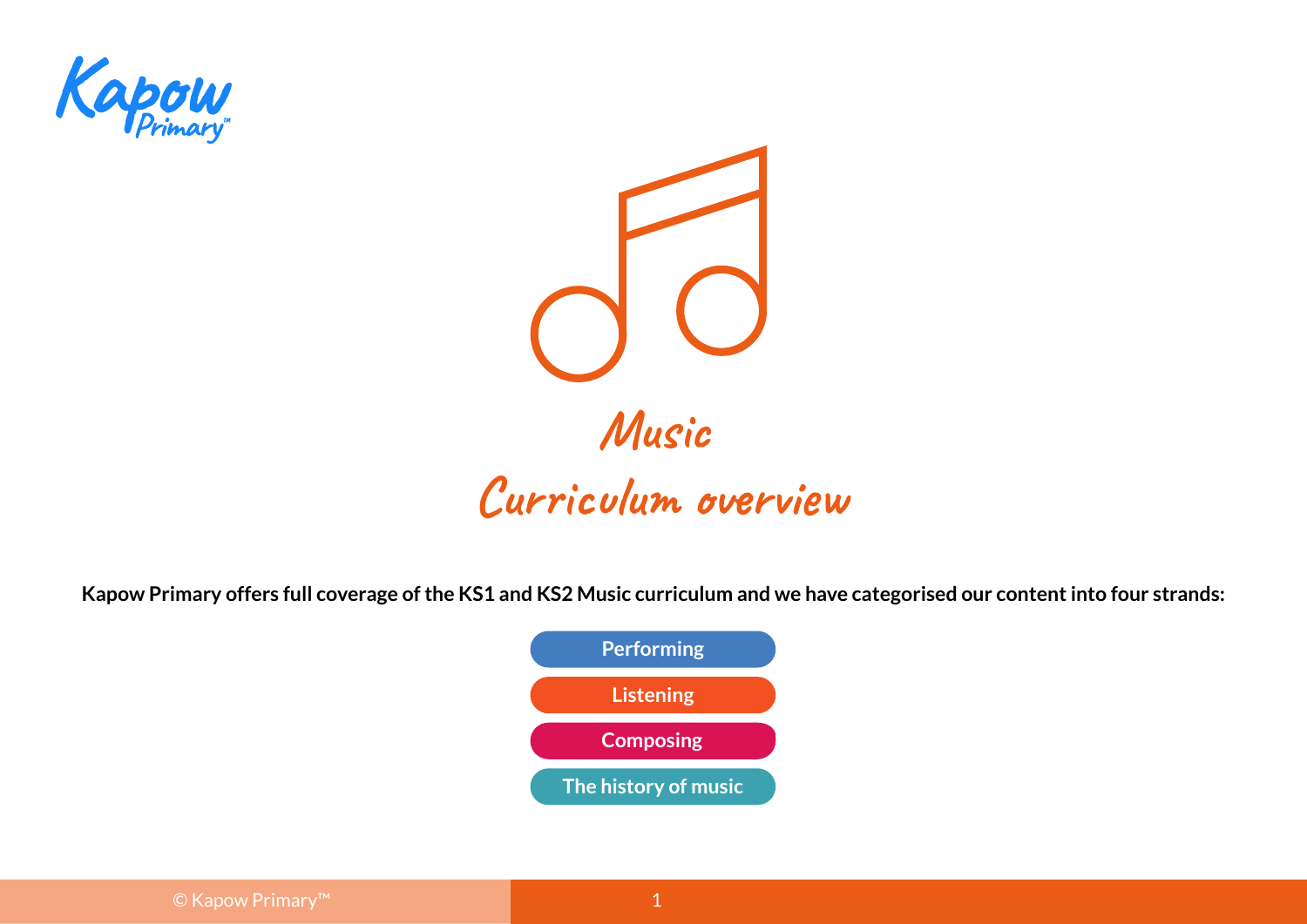

| <b>Early Years Foundation Stage -</b><br><b>Early years outcomes:</b><br>Exploring and using media and materials<br>You may observe that a child: | <b>Kapow Primary's</b><br>music strands | <b>Kapow Primary's units</b><br><b>Reception:</b>                                                                                                      |
|---------------------------------------------------------------------------------------------------------------------------------------------------|-----------------------------------------|--------------------------------------------------------------------------------------------------------------------------------------------------------|
| Begins to build a repertoire of songs and dances.                                                                                                 | P                                       | Teacher guidance: Music and continuous provision<br><b>Celebration music</b><br><b>Music and movement</b><br><b>Big band</b><br><b>Musical stories</b> |
| Explores the different sounds of instruments.                                                                                                     | P                                       | Teacher guidance: Music and continuous provision<br><b>Celebration music</b><br><b>Music and movement</b><br><b>Big band</b><br><b>Musical stories</b> |
| ELG:<br>Children sing songs, make music and dance, and experiment<br>with ways of changing them.                                                  |                                         | Teacher guidance: Music and continuous provision<br><b>Celebration music</b><br><b>Music and movement</b><br><b>Big band</b><br><b>Musical stories</b> |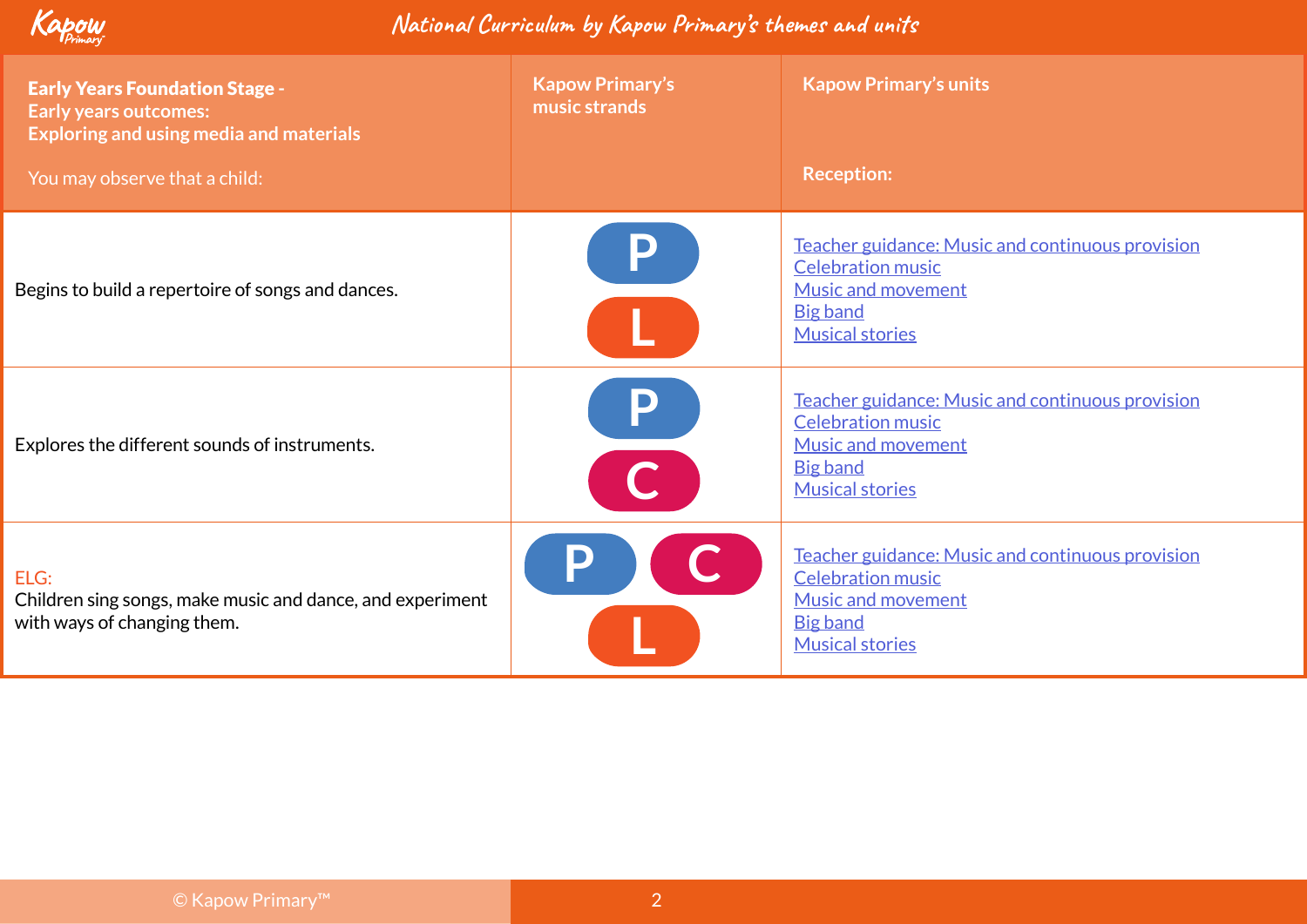

| <b>Key stage 1 - National Curriculum</b><br><b>Music subject content</b>                          | <b>Kapow Primary's</b><br><b>Music strands</b> | <b>Kapow Primary's units</b><br>Key stage 1                                                                                                                                       |                                                                                                                                                                                                    |
|---------------------------------------------------------------------------------------------------|------------------------------------------------|-----------------------------------------------------------------------------------------------------------------------------------------------------------------------------------|----------------------------------------------------------------------------------------------------------------------------------------------------------------------------------------------------|
| Pupils should be taught to:                                                                       |                                                | Year 1                                                                                                                                                                            | Year 2                                                                                                                                                                                             |
| Use their voices expressively and creatively by<br>singing songs and speaking chants and rhymes   | <b>Performing</b>                              | Pulse and rhythm<br>Classical music, dynamics and tempo<br><b>Chanting and tuned percussion</b><br>Vocal and body sounds<br>Timbre and rhythmic pattern<br>Pitch and tempo        | <b>Musical me</b><br>African call and response song<br>On this island: British songs and sounds                                                                                                    |
| Play tuned and untuned instruments musically                                                      | <b>Performing</b>                              | Pulse and rhythm<br>Classical music, dynamics and tempo<br><b>Chanting and tuned percussion</b><br><b>Vocal and body sounds</b><br>Timbre and rhythmic pattern<br>Pitch and tempo | <b>Musical me</b><br><b>Orchestral instruments</b><br>African call and response song<br>On this island: British songs and sounds<br><b>Myths and legends</b><br>Dynamics, timbre, tempo and motifs |
| Listen with concentration and understanding to a<br>range of high-quality live and recorded music | <b>Listening</b>                               | Pulse and rhythm<br>Classical music, dynamics and tempo<br>Chanting and tuned percussion<br><b>Vocal and body sounds</b><br>Timbre and rhythmic pattern<br>Pitch and tempo        | <b>Musical me</b><br>Orchestral instruments<br>African call and response song<br>On this island: British songs and sounds<br><b>Myths and legends</b><br>Dynamics, timbre, tempo and motifs        |
| Experiment with, create, select and combine<br>sounds using the inter-related dimensions of music | <b>Composing</b>                               | Pulse and rhythm<br>Classical music, dynamics and tempo<br>Chanting and tuned percussion<br><b>Vocal and body sounds</b><br>Timbre and rhythmic pattern<br>Pitch and tempo        | <b>Musical me</b><br><b>Orchestral instruments</b><br>African call and response song<br>On this island: British songs and sounds<br><b>Myths and legends</b><br>Dynamics, timbre, tempo and motifs |
| $\odot$ Kapow Primary <sup>TM</sup>                                                               |                                                | 3                                                                                                                                                                                 |                                                                                                                                                                                                    |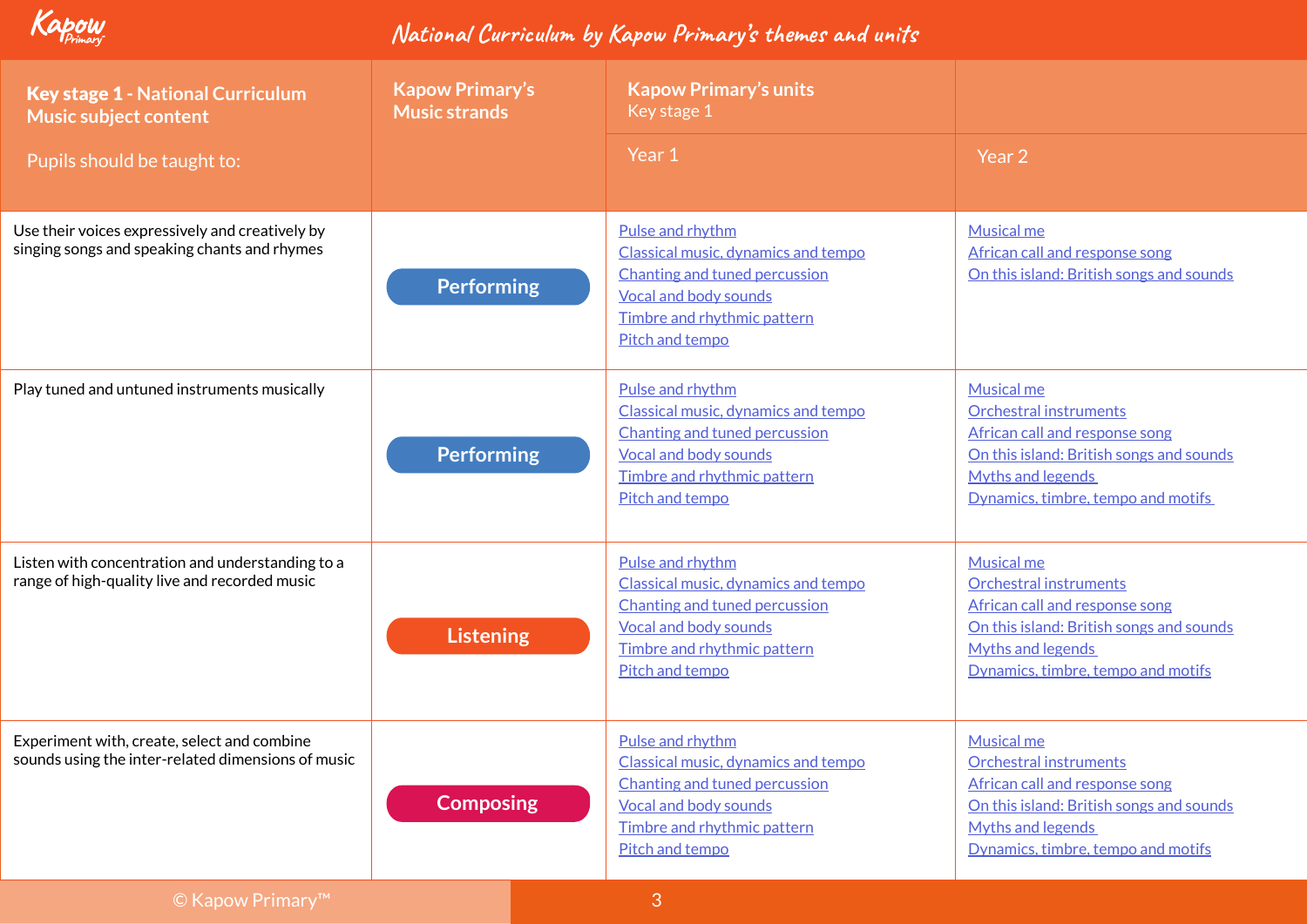

| <b>Key stage 2 - National Curriculum</b><br><b>Music subject content</b>                                                                                              | <b>Kapow Primary's</b><br><b>Music strands</b> | <b>Kapow Primary's units</b><br>Key stage 2                                                                                                                                                                                    |                                                                                                                                                                                                 |
|-----------------------------------------------------------------------------------------------------------------------------------------------------------------------|------------------------------------------------|--------------------------------------------------------------------------------------------------------------------------------------------------------------------------------------------------------------------------------|-------------------------------------------------------------------------------------------------------------------------------------------------------------------------------------------------|
| Pupils should be taught to:                                                                                                                                           |                                                | Year <sub>3</sub>                                                                                                                                                                                                              | Year 4                                                                                                                                                                                          |
| Play and perform in solo and ensemble contexts,<br>using their voices and playing musical instruments<br>with increasing accuracy, fluency, control and<br>expression | <b>Performing</b>                              | Creating compositions in response to animation<br><b>Ballads</b><br>Pentatonic melodies and composition<br><b>Traditional instruments and improvisation</b><br>Developing singing technique and keeping in time<br><b>Jazz</b> | <b>Body and tuned percussion</b><br>Haiku, music and performance<br><b>Adapting and transposing motifs</b><br>Samba and carnival sounds and instruments<br><b>Blues</b><br>Rock and roll        |
| Improvise and compose music for a range of<br>purposes using the inter-related dimensions of<br>music                                                                 | <b>Composing</b>                               | Creating compositions in response to animation<br><b>Ballads</b><br>Pentatonic melodies and composition<br><b>Traditional instruments and improvisation</b><br>Developing singing technique and keeping in time<br><b>Jazz</b> | <b>Body and tuned percussion</b><br>Haiku, music and performance<br><b>Adapting and transposing motifs</b><br>Samba and carnival sounds and instruments<br><b>Blues</b><br><b>Rock and roll</b> |
| Listen with attention to detail and recall sounds<br>with increasing aural memory                                                                                     | <b>Listening</b>                               | Creating compositions in response to animation<br><b>Ballads</b><br>Pentatonic melodies and composition<br><b>Traditional instruments and improvisation</b><br>Developing singing technique and keeping in time<br>Jazz        | <b>Body and tuned percussion</b><br>Haiku, music and performance<br><b>Adapting and transposing motifs</b><br>Samba and carnival sounds and instruments<br><b>Blues</b><br><b>Rock and roll</b> |
| Use and understand staff and other musical<br>notations                                                                                                               | <b>Performing</b><br><b>Composing</b>          | Pentatonic melodies and composition<br><b>Traditional instruments and improvisation</b><br>Developing singing technique and keeping in time<br><b>Jazz</b>                                                                     | <b>Adapting and transposing motifs</b><br><u>Blues</u><br><b>Rock and roll</b>                                                                                                                  |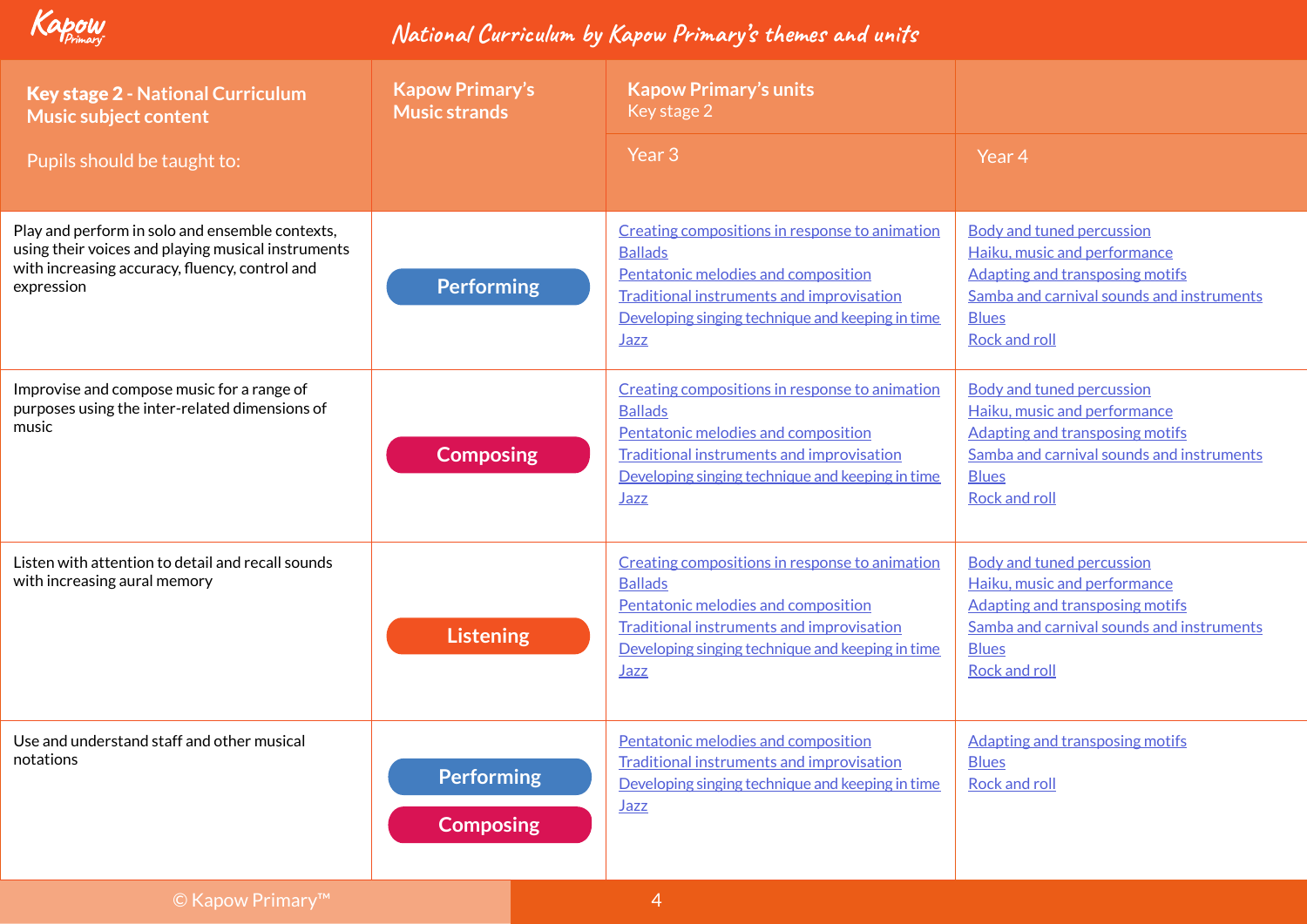

| <b>Key stage 2 - National Curriculum</b><br><b>Music subject content</b>                                                                                       | <b>Kapow Primary's</b><br><b>Music strands</b> | <b>Kapow Primary's units</b><br>Key stage 2                                                                                                                                                                      |                                                                                                                                                                                                 |
|----------------------------------------------------------------------------------------------------------------------------------------------------------------|------------------------------------------------|------------------------------------------------------------------------------------------------------------------------------------------------------------------------------------------------------------------|-------------------------------------------------------------------------------------------------------------------------------------------------------------------------------------------------|
| Pupils should be taught to:                                                                                                                                    |                                                | Year 3                                                                                                                                                                                                           | Year 4                                                                                                                                                                                          |
| Appreciate and understand a wide range of<br>high-quality live and recorded music drawn from<br>different traditions and from great composers and<br>musicians | <b>Listening</b><br>The history of music       | Creating compositions in response to animation<br><b>Ballads</b><br>Pentatonic melodies and composition<br>Traditional instruments and improvisation<br>Developing singing technique and keeping in time<br>Jazz | <b>Body and tuned percussion</b><br>Haiku, music and performance<br><b>Adapting and transposing motifs</b><br>Samba and carnival sounds and instruments<br><b>Blues</b><br><b>Rock and roll</b> |
| Develop an understanding of the history of music                                                                                                               | The history of music                           | Creating compositions in response to animation<br><b>Traditional instruments and improvisation</b><br><b>Jazz</b>                                                                                                | Samba and carnival sounds and instruments<br><b>Blues</b><br><b>Rock and roll</b>                                                                                                               |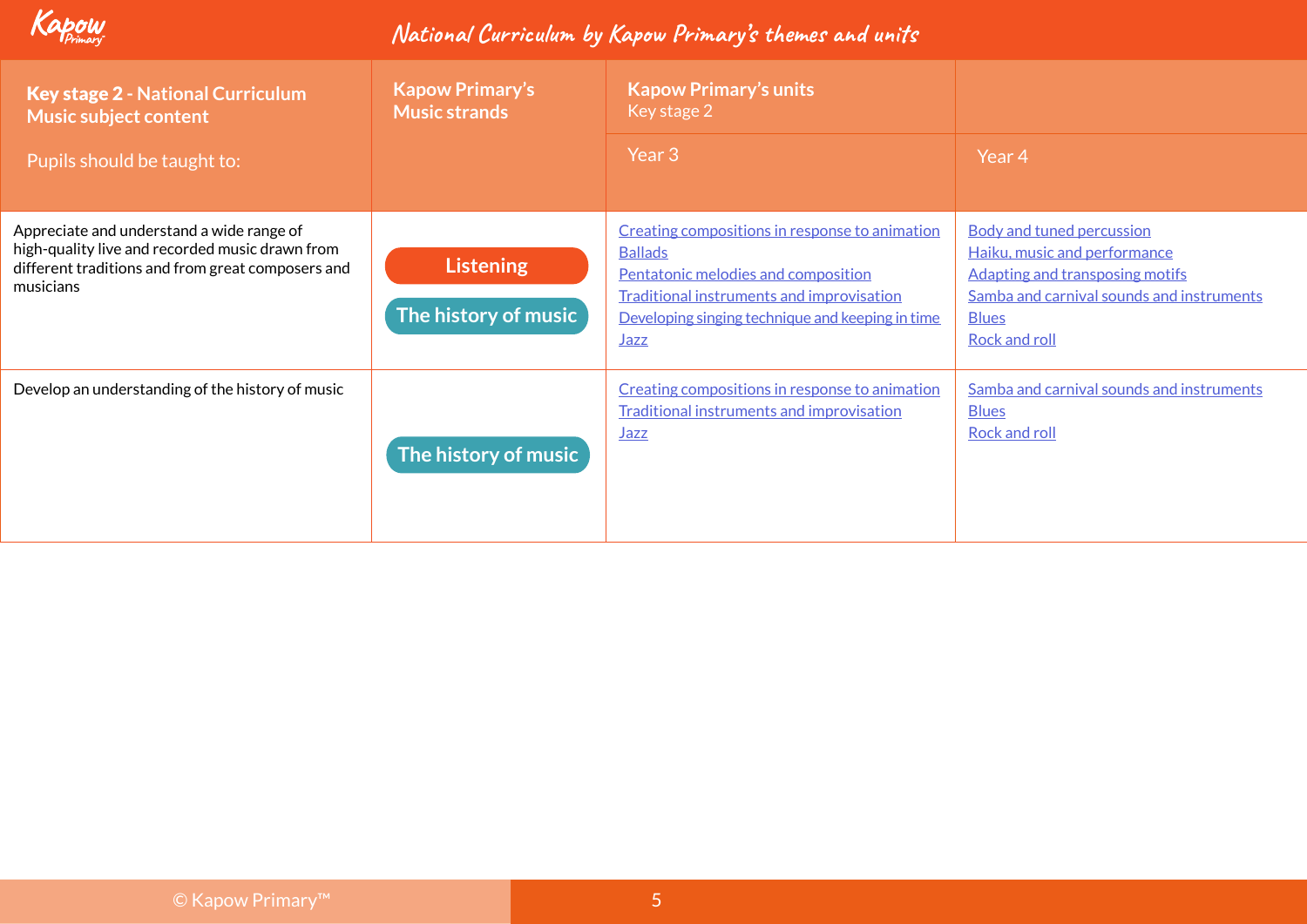

| <b>Key stage 2 - National Curriculum</b><br><b>Music subject content</b>                                                                                              | <b>Kapow Primary's</b><br><b>Music strands</b> | <b>Kapow Primary's units</b><br>Key stage 2                                                                                                                                                              |                                                                                                                                                                  |
|-----------------------------------------------------------------------------------------------------------------------------------------------------------------------|------------------------------------------------|----------------------------------------------------------------------------------------------------------------------------------------------------------------------------------------------------------|------------------------------------------------------------------------------------------------------------------------------------------------------------------|
| Pupils should be taught to:                                                                                                                                           |                                                | Year 5                                                                                                                                                                                                   | Year 6                                                                                                                                                           |
| Play and perform in solo and ensemble contexts,<br>using their voices and playing musical instruments<br>with increasing accuracy, fluency, control and<br>expression | <b>Performing</b>                              | <b>South and West Africa</b><br>Composition to represent the festival of colour<br>Changes in pitch, tempo and dynamics<br><b>Composition notation</b><br>Looping and remixing<br><b>Musical theatre</b> | Songs of World War 2<br><b>Advanced rhythms</b><br>Dynamics, pitch and texture<br>Transposition<br><b>Film music</b><br>Composing and performing a leavers' song |
| Improvise and compose music for a range of<br>purposes using the inter-related dimensions of<br>music                                                                 | <b>Composing</b>                               | <b>South and West Africa</b><br>Composition to represent the festival of colour<br>Changes in pitch, tempo and dynamics<br><b>Composition notation</b><br>Looping and remixing<br><b>Musical theatre</b> | <b>Advanced rhythms</b><br>Dynamics, pitch and texture<br>Transposition<br><b>Film music</b><br>Composing and performing a leavers' song                         |
| Listen with attention to detail and recall sounds<br>with increasing aural memory                                                                                     | <b>Listening</b>                               | <b>South and West Africa</b><br>Composition to represent the festival of colour<br>Changes in pitch, tempo and dynamics<br><b>Composition notation</b><br>Looping and remixing<br><b>Musical theatre</b> | Songs of World War 2<br><b>Advanced rhythms</b><br>Transposition<br><b>Film music</b><br>Composing and performing a leavers' song                                |
| Use and understand staff and other musical<br>notations                                                                                                               | <b>Performing</b><br><b>Composing</b>          | <b>South and West Africa</b><br>Changes in pitch, tempo and dynamics<br><b>Composition notation</b><br>Looping and remixing                                                                              | Songs of World War 2<br><b>Advanced rhythms</b><br>Transposition<br><b>Film music</b>                                                                            |
| © Kapow Primary™                                                                                                                                                      |                                                | $\overline{6}$                                                                                                                                                                                           |                                                                                                                                                                  |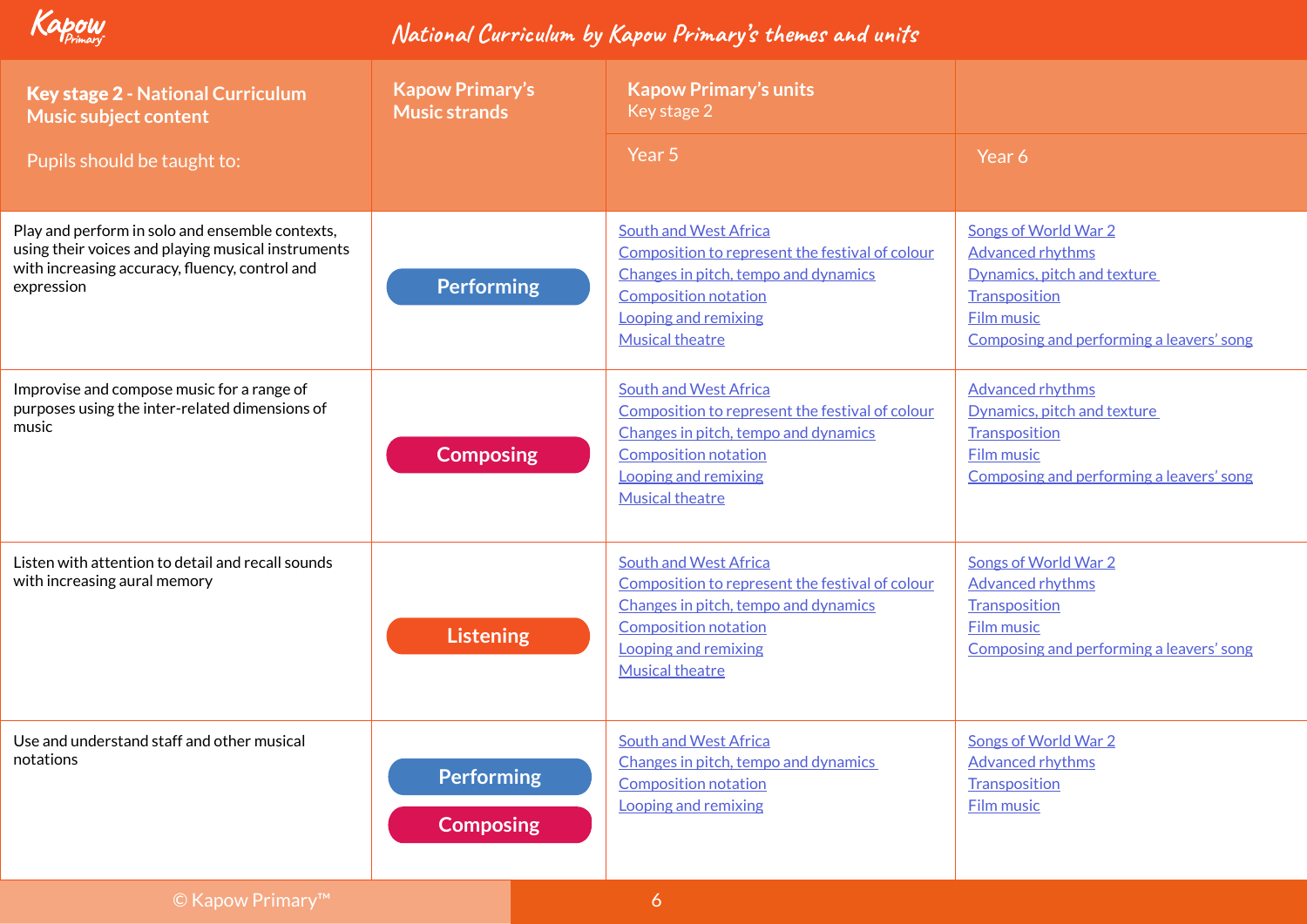

| <b>Key stage 2 - National Curriculum</b><br><b>Music subject content</b>                                                                                       | <b>Kapow Primary's</b><br><b>Music strands</b> | <b>Kapow Primary's units</b><br>Key stage 2                                                                                                                                                              |                                                                                                                                                                  |
|----------------------------------------------------------------------------------------------------------------------------------------------------------------|------------------------------------------------|----------------------------------------------------------------------------------------------------------------------------------------------------------------------------------------------------------|------------------------------------------------------------------------------------------------------------------------------------------------------------------|
| Pupils should be taught to:                                                                                                                                    |                                                | Year 5                                                                                                                                                                                                   | Year 6                                                                                                                                                           |
| Appreciate and understand a wide range of<br>high-quality live and recorded music drawn from<br>different traditions and from great composers and<br>musicians | <b>Listening</b><br>The history of music       | <b>South and West Africa</b><br>Composition to represent the festival of colour<br>Changes in pitch, tempo and dynamics<br><b>Composition notation</b><br>Looping and remixing<br><b>Musical theatre</b> | Songs of World War 2<br><b>Advanced rhythms</b><br>Dynamics, pitch and texture<br>Transposition<br><b>Film music</b><br>Composing and performing a leavers' song |
| Develop an understanding of the history of music                                                                                                               | The history of music                           | <b>South and West Africa</b><br><b>Musical theatre</b>                                                                                                                                                   | <b>Songs of World War 2</b><br><b>Advanced rhythms</b><br>Transposition                                                                                          |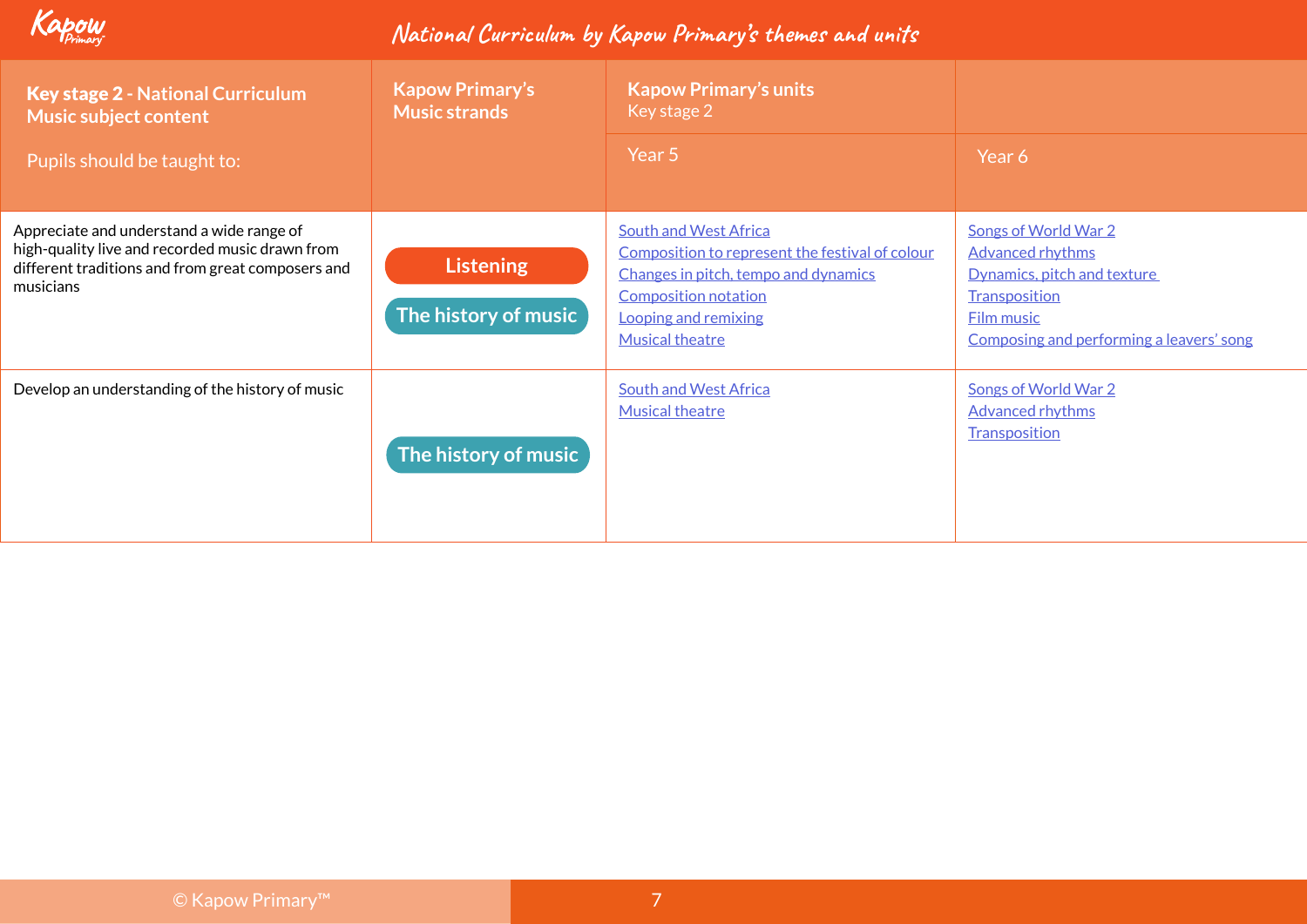| <b>EYFS</b>                                                                            | Unit description<br>The children will be                                                                                                                                                                                                           | <b>Curriculum coverage</b><br>The key strands are:        | In this unit, the children will be                                                                                                                                                                                                                                                                                                                                                               | Links to other areas of learning                                                                                                                                                                                                                               |
|----------------------------------------------------------------------------------------|----------------------------------------------------------------------------------------------------------------------------------------------------------------------------------------------------------------------------------------------------|-----------------------------------------------------------|--------------------------------------------------------------------------------------------------------------------------------------------------------------------------------------------------------------------------------------------------------------------------------------------------------------------------------------------------------------------------------------------------|----------------------------------------------------------------------------------------------------------------------------------------------------------------------------------------------------------------------------------------------------------------|
| <b>Teacher guidance:</b><br><b>Music and continuous</b><br>provision<br>Go to guidance | Teachers will be looking at how to<br>resource your continuous and<br>enhanced provision, and observe<br>musical skills through play.                                                                                                              | <b>Performing</b><br><b>Listening</b><br><b>Composing</b> | Guidance for teachers:<br>How to audit your environment to ensure you are providing<br>opportunities for the exploration of sounds, instruments, songs<br>and music.<br>How to observe children at play to ensure that the outcomes for<br>expressive arts and design/music are met and developed.                                                                                               |                                                                                                                                                                                                                                                                |
| <b>Exploring sound</b><br>(5 lessons)<br>Go to unit                                    | Introducing the concept of<br>sounds and different types of<br>sound. Listening to and<br>differentiating between 5<br>different types of sounds, from<br>voice sounds to<br>environmental sounds.                                                 | <b>Performing</b><br><b>Listening</b>                     | Clapping and playing in time to the pulse.<br>Playing simple rhythms on an instrument.<br>Using bodies, voices, un-tuned instruments and natural objects<br>to create sound.<br>Responding to a sound by likening it to a character, animal or<br>familiar environmental sound.<br>Recognising familiar sounds.                                                                                  | Communication and language - understanding,<br>listening & speaking.<br>Physical development - moving and handling.<br>Literacy - reading, Phase 1 phonics.<br>CoEL - Playing and exploring.                                                                   |
| <b>Celebration music</b><br>(5 lessons)<br>Go to unit                                  | Exploring music from around the<br>world through focusing on winter<br>celebrations. Listening to music,<br>experimenting with playing<br>percussion<br>instruments and moving to music.                                                           | <b>Performing</b><br><b>Listening</b>                     | Singing short songs from memory, adding simple dynamics.<br>Using un-tuned instruments to play alongside and in response to<br>different types of music.<br>Listening to and commenting on the descriptive features of<br>music. Responding expressively to music using your body.<br>Responding to music through expressive and appropriate<br>movement.                                        | Communication and language - understanding,<br>listening & speaking.<br>Understanding the world - people and<br>communities.<br>CoEL - Playing and exploring.                                                                                                  |
| <b>Music and movement</b><br>(5 lessons)<br>Go to unit                                 | Listening and responding to<br>music, representing sounds and<br>songs using their bodies and<br>props. Responding to familiar<br>songs through singing and the use<br>of actions.<br>Culminates in a final<br>performance.                        | <b>Performing</b><br><b>Listening</b>                     | Singing short songs from memory, adding simple dynamics.<br>Responding expressively to music using your body.<br>Responding to music through expressive and appropriate<br>movement.                                                                                                                                                                                                             | Communication and language - understanding,<br>listening & speaking.<br>Physical development - moving and handling.<br>Literacy - reading, Phase 1 phonics.<br>Being imaginative.<br>CoEL - Playing and exploring.<br>CoEL - Creating and thinking critically. |
| <b>Big Band</b><br>(5 lessons)<br>Go to unit                                           | Experimenting with the sounds<br>of instruments, through child and<br>teacher-led sessions. Creating<br>their own instruments and using<br>non-tuned percussion<br>instruments to form a class band.<br>Culminates in a final<br>performance.      | Performing<br><b>Composing</b>                            | Playing simple patterns on un-tuned instruments incorporating<br>high/low (pitch) and fast/slow (tempo).<br>Singing and playing in response to instructions as part of a class<br>performance.<br>Playing instruments expressively.<br>Experimenting with tempo and pitch using tuned and untuned<br>instruments.                                                                                | Communication and language - understanding,<br>listening & speaking.<br>Physical development - moving and handling.<br>Being imaginative.<br>CoEL - Playing and exploring.<br>CoEL - Active learning.<br>CoEL - Creating and thinking critically.              |
| <b>Musical stories</b><br>(6 lessons)<br>Go to unit                                    | Learning how music can<br>influence our feelings and<br>emotions through a series of<br>lessons linked to familiar stories.<br>Exploring pitch, tempo and<br>instrumental sounds, along with<br>composition. Culminates in a final<br>performance. | <b>Performing</b><br><b>Listening</b><br><b>Composing</b> | Playing simple patterns on un-tuned instruments incorporating<br>high/low (pitch) and fast/slow (tempo). Playing instruments<br>expressively.<br>Listening to and commenting on the descriptive features of<br>music. Selecting appropriate instruments to create an intended<br>effect, using dynamics and tempo to add interest.<br>Creating and selecting appropriate sounds to tell a story. | Communication and language - understanding,<br>listening & speaking.<br>Being imaginative.<br>CoEL - Playing and exploring.<br>CoEL - Active learning.<br>CoEL - Creating and thinking critically.                                                             |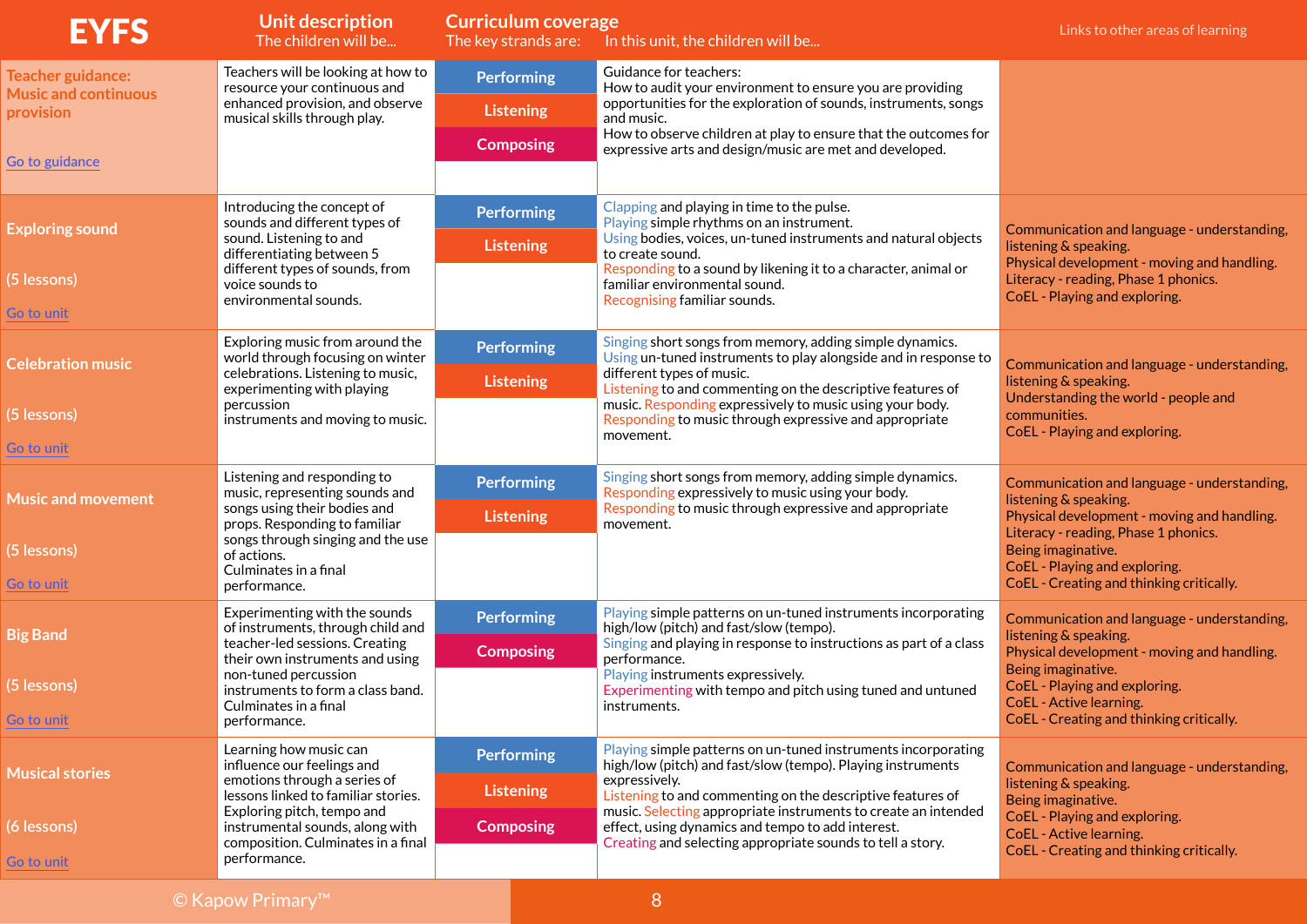| <b>Year 1</b>                        | <b>Unit description</b><br>Pupils will be                                                                                                      | <b>Curriculum coverage</b><br>The key strands are: | In this unit, the pupils will be                                                                                                                                                                                 | Cross-curricular |
|--------------------------------------|------------------------------------------------------------------------------------------------------------------------------------------------|----------------------------------------------------|------------------------------------------------------------------------------------------------------------------------------------------------------------------------------------------------------------------|------------------|
| <b>Pulse and rhythm:</b>             | Getting to know one another<br>through games and activities                                                                                    | <b>Performing</b>                                  | Clapping and playing in time to the pulse.<br>Playing simple rhythms on an instrument.                                                                                                                           |                  |
| All about me                         | designed to introduce pupils to<br>the musical concepts of pulse and                                                                           | <b>Listening</b>                                   | Understanding the difference between pulse and rhythm.<br>Improvising vocally within a given structure.                                                                                                          |                  |
| (5 lessons)                          | rhythm.                                                                                                                                        | <b>Composing</b>                                   |                                                                                                                                                                                                                  | <b>PSHE</b>      |
| Go to unit                           |                                                                                                                                                |                                                    |                                                                                                                                                                                                                  |                  |
| <b>Timbre and rhythmic</b>           | Introducing the concept of<br>timbre, creating sounds to                                                                                       | <b>Performing</b>                                  | Performing short chants from memory, with expression.<br>Responding to a sound by likening it to a character or mood.                                                                                            |                  |
| patterns:<br><b>Fairy tales</b>      | represent characters and key events<br>in a story. Exploring dynamics                                                                          | <b>Listening</b>                                   | Creating and selecting sounds to match a character or mood.                                                                                                                                                      |                  |
| (5 lessons)                          | through untuned percussion and<br>creating rhythmic patterns to tell a                                                                         | <b>Composing</b>                                   |                                                                                                                                                                                                                  | English          |
| Go to unit                           | fairy tale.                                                                                                                                    |                                                    |                                                                                                                                                                                                                  |                  |
| <b>Pitch and tempo:</b>              | Learning to identify changes in pitch<br>and tempo and using these within<br>music before composing superhero<br>theme tunes with instruments. | <b>Performing</b>                                  | Playing simple patterns on tuned instruments incorporating high/low (pitch) and<br>fast/slow (tempo).                                                                                                            |                  |
| <b>Superheroes</b>                   |                                                                                                                                                | <b>Listening</b>                                   | Recognising tempo and pitch changes.<br>Experimenting with tempo and pitch using tuned and untuned instruments.                                                                                                  |                  |
| (5 lessons)                          |                                                                                                                                                | <b>Composing</b>                                   |                                                                                                                                                                                                                  |                  |
| Go to unit                           |                                                                                                                                                |                                                    |                                                                                                                                                                                                                  |                  |
| <b>Classical music, dynamics and</b> | Listening and responding to music,<br>representing animals using their                                                                         | <b>Performing</b>                                  | Singing short songs from memory, adding simple dynamics.<br>Playing instruments expressively.<br>Responding expressively to music using your body.<br>Creating and selecting appropriate sounds to tell a story. |                  |
| tempo:<br><b>Animals</b>             | bodies and instruments. Learning<br>and performing a song, and com-                                                                            | <b>Listening</b>                                   |                                                                                                                                                                                                                  | PE (dance)       |
| (5 lessons)                          | posing a short section of music<br>as a group using their voices and                                                                           | <b>Composing</b>                                   |                                                                                                                                                                                                                  |                  |
| Go to unit                           | instruments.                                                                                                                                   |                                                    |                                                                                                                                                                                                                  |                  |
| <b>Chanting and tuned</b>            | Journeying into space through<br>music, movement, chanting and                                                                                 | <b>Performing</b>                                  | Singing and playing in response to instructions as part of a class performance.<br>Responding to music through expressive and appropriate                                                                        |                  |
| percussion:<br><b>Space</b>          | the playing of tuned percussion<br>instruments, culminating in a final                                                                         | <b>Listening</b>                                   | movement.<br>Creating a sequence of notes.                                                                                                                                                                       |                  |
| (5 lessons)                          | composition.                                                                                                                                   | <b>Composing</b>                                   | Creating a chant.                                                                                                                                                                                                | Science          |
| Go to unit                           |                                                                                                                                                |                                                    |                                                                                                                                                                                                                  |                  |
| <b>Vocal and body sounds:</b>        | Representing the sounds of the<br>seaside using their voices, bodies                                                                           | <b>Performing</b>                                  | Performing from graphic notation.<br>Listening to and commenting on the descriptive features of music.                                                                                                           |                  |
| By the sea                           | and instruments and exploring how<br>music can convey a                                                                                        | <b>Listening</b>                                   | Selecting appropriate instruments to create an intended effect, using dynamics<br>and tempo to add interest.                                                                                                     |                  |
| (5 lessons)                          | particular mood.                                                                                                                               | <b>Composing</b>                                   |                                                                                                                                                                                                                  | Geography        |
| Go to unit                           |                                                                                                                                                |                                                    |                                                                                                                                                                                                                  |                  |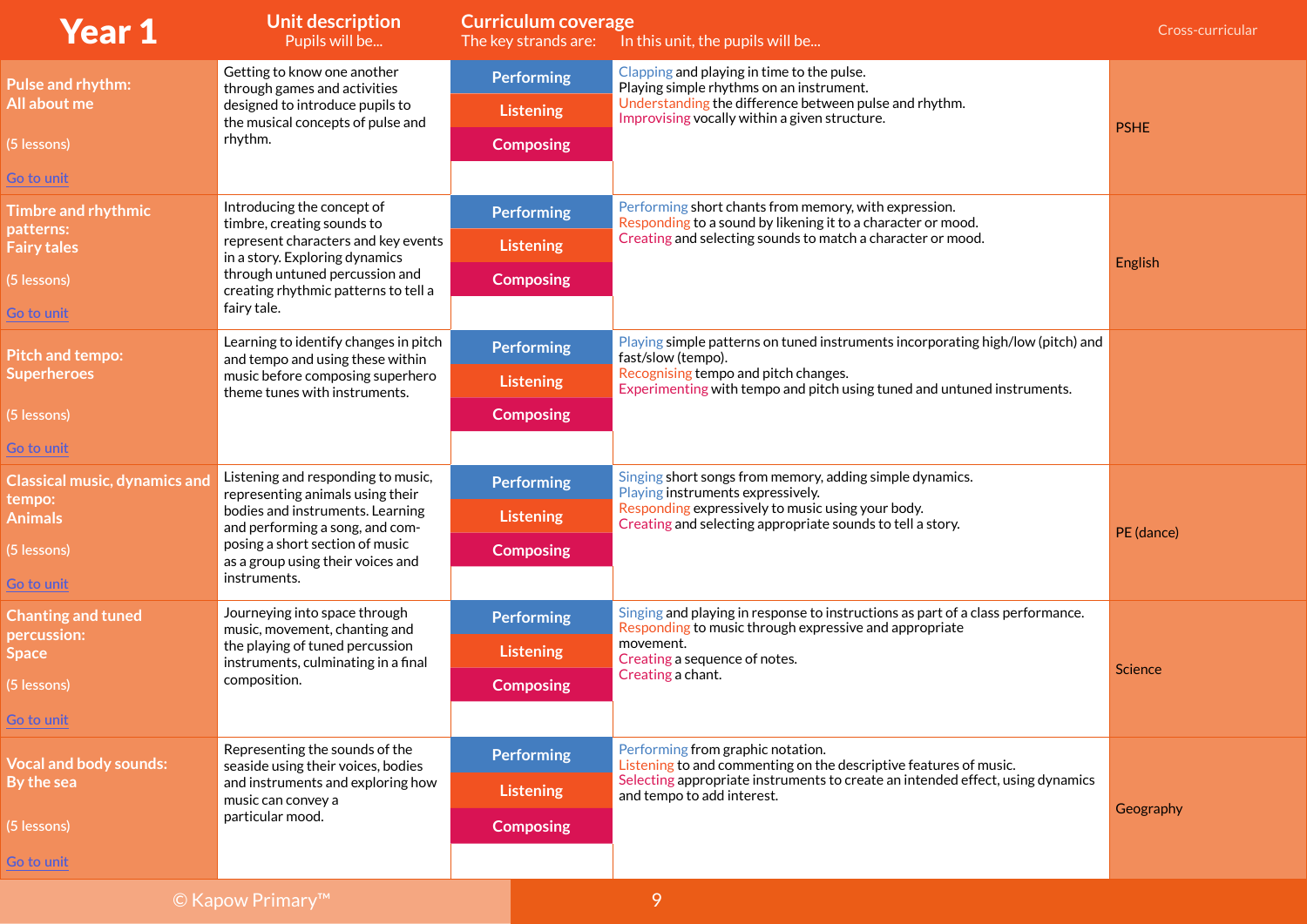| <b>Year 2</b>                          | <b>Unit description</b><br>Pupils will be                                | <b>Curriculum coverage</b><br>The key strands are: | In this unit, the pupils will be                                                                                                                                                        | Cross-curricular |
|----------------------------------------|--------------------------------------------------------------------------|----------------------------------------------------|-----------------------------------------------------------------------------------------------------------------------------------------------------------------------------------------|------------------|
| <b>Musical me:</b>                     | Learning to sing and play the song<br>'Once a Man Fell in a Well' using  | <b>Performing</b>                                  | Singing and playing untuned instruments at the same time.<br>Playing a melody from letter notation.                                                                                     |                  |
| Singing and playing a song             | tuned percussion; adding sound<br>effects, experimenting with            | <b>Listening</b>                                   | Repeating a melody by ear.<br>Choosing appropriate dynamics and timbre for a piece of music.                                                                                            |                  |
| (5 lessons)                            | timbre and dynamics and using<br>letter notation to write a melody.      | <b>Composing</b>                                   |                                                                                                                                                                                         |                  |
| Go to unit                             |                                                                          |                                                    |                                                                                                                                                                                         |                  |
| <b>Orchestral instruments:</b>         | Learning about and identifying the<br>musical instruments of the or-     | <b>Performing</b>                                  | Performing a story using vocal and instrumental sound effects.<br>Recognising timbre changes.                                                                                           |                  |
| <b>Traditional stories</b>             | chestra and composing music based<br>on familiar stories.                | <b>Listening</b>                                   | Improvising vocal sound effects for a story.<br>Creating a tune to describe a character.                                                                                                |                  |
| (5 lessons)                            |                                                                          | <b>Composing</b>                                   |                                                                                                                                                                                         | English          |
| Go to unit                             |                                                                          |                                                    |                                                                                                                                                                                         |                  |
|                                        | Listening to music composed to<br>tell stories from famous myths and     | <b>Performing</b>                                  | Singing songs from memory with confidence and accuracy.<br>Recognising structural features.                                                                                             |                  |
| <b>Myths and legends</b>               | legends, children develop their<br>understanding of musical language     | <b>Listening</b>                                   | Layering instrumental and vocal sounds and patterns within a given structure.                                                                                                           | English          |
| (5 lessons)                            | and how timbre,<br>dynamics and tempo affect the<br>mood of a song.      | <b>Composing</b>                                   |                                                                                                                                                                                         |                  |
| Go to unit                             |                                                                          |                                                    |                                                                                                                                                                                         |                  |
| <b>African call and response</b>       | Using instruments to represent<br>animals, copying rhythms,              | <b>Performing</b>                                  | Recognising playing a short rhythm from simple notation.<br>Suggesting improvements to their work.<br>Relating music to feelings.<br>Creating short sequences of sound on a given idea. |                  |
| song:<br><b>Animals</b>                | reading simple notation and learn-<br>ing a traditional African call and | <b>Listening</b>                                   |                                                                                                                                                                                         |                  |
| (5 lessons)                            | response song, before<br>creating their own call and                     | <b>Composing</b>                                   |                                                                                                                                                                                         |                  |
| Go to unit                             | response rhythms.                                                        |                                                    |                                                                                                                                                                                         |                  |
| Dynamics, timbre, tempo and<br>motifs: | Inspired by The Planets by Holst,<br>children represent a planet through | <b>Performing</b>                                  | Performing a melodic motif musically.<br>Listening for and recognising instrumentation.                                                                                                 |                  |
| <b>Space</b>                           | music and compose their own motif<br>bookended by a                      | <b>Listening</b>                                   | Creating a melodic motif from a set of five notes.                                                                                                                                      | Science          |
| (5 lessons)                            | soundscape to represent a<br>journey through space.                      | <b>Composing</b>                                   |                                                                                                                                                                                         |                  |
| Go to unit                             |                                                                          |                                                    |                                                                                                                                                                                         |                  |
| On this island:                        | Taking inspiration from the British<br>Isles, children compose sound-    | <b>Performing</b>                                  | Singing with confidence and expression.<br>Using musical vocabulary to describe the music they hear.<br>Creating and making improvements to a soundscape.                               |                  |
| <b>British songs and sounds</b>        | scapes to represent the contrasting<br>landscapes of the UK: seaside,    | <b>Listening</b>                                   |                                                                                                                                                                                         |                  |
| (5 lessons)                            | countryside and city.                                                    | <b>Composing</b>                                   |                                                                                                                                                                                         | Geography        |
| Go to unit                             |                                                                          |                                                    |                                                                                                                                                                                         |                  |
|                                        |                                                                          |                                                    |                                                                                                                                                                                         |                  |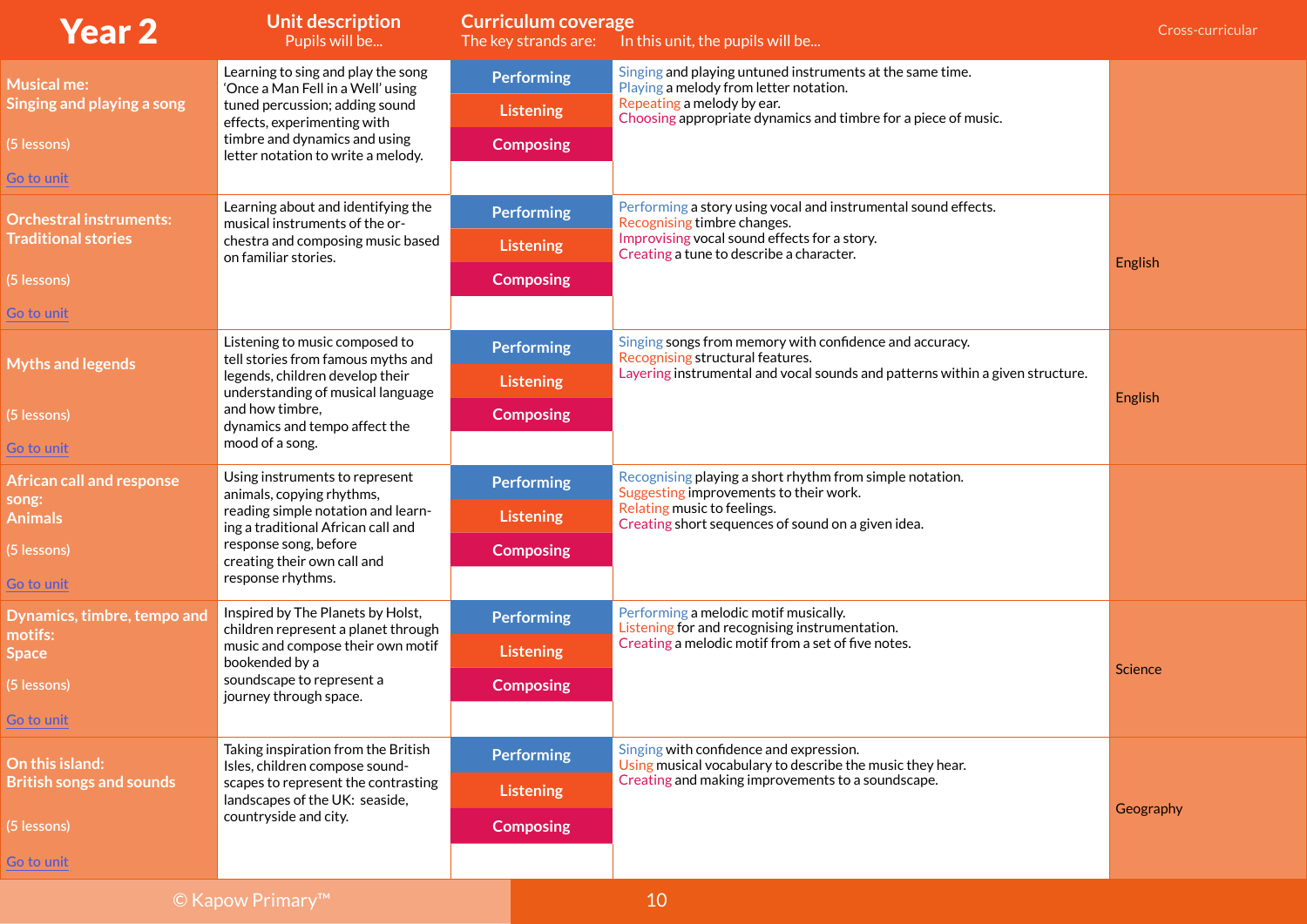| <b>Year 3</b>                                    | <b>Unit description</b><br>Pupils will be                                                 | <b>Curriculum coverage</b><br>The key strands are: | In this unit, the pupils will be                                                                                                                                                                            | Cross-curricular |
|--------------------------------------------------|-------------------------------------------------------------------------------------------|----------------------------------------------------|-------------------------------------------------------------------------------------------------------------------------------------------------------------------------------------------------------------|------------------|
| <b>Creating compositions in</b>                  | Building on their knowledge of<br>soundscapes, pupils create compo-                       | <b>Performing</b>                                  | Performing a soundscape accurately, fluently and expressively.<br>Recognising and explaining the changes within a piece of music using musical                                                              |                  |
| response to an animation:<br><b>Mountains</b>    | sitions in response to an animation,<br>building up layers of texture con-                | <b>Listening</b>                                   | vocabulary.<br>Telling a story through layers of melody and rhythm.                                                                                                                                         |                  |
| (5 lessons)                                      | sidering dynamics, pitch and tempo<br>throughout.                                         | <b>Composing</b>                                   | Appreciating classical music and unpick its narrative.                                                                                                                                                      | Geography        |
| Go to unit                                       |                                                                                           | The history of music                               |                                                                                                                                                                                                             |                  |
| <b>Developing singing</b>                        | Developing singing skills in this<br>History-themed topic and                             | <b>Performing</b>                                  | Singing songs with accuracy and control, with developing vocal technique.<br>Discussing the features of battle songs using musical vocabulary.                                                              |                  |
| techniques and keeping in<br>time: The vikings   | learning to recognise staff<br>notation.                                                  | <b>Listening</b>                                   | Creating a battle song with voices and untuned percussion.                                                                                                                                                  |                  |
| (5 lessons)                                      |                                                                                           | <b>Composing</b>                                   |                                                                                                                                                                                                             | <b>History</b>   |
| Go to unit                                       |                                                                                           |                                                    |                                                                                                                                                                                                             |                  |
| <b>Pentatonic melodies and</b>                   | Listening to the story of Chinese<br>New Year. Revising key musical                       | <b>Performing</b>                                  | Playing a pentatonic melody from letter notation.<br>Maintaining a part of during a group performance.                                                                                                      |                  |
| composition:<br><b>Chinese New Year</b>          | terminology, playing and creating<br>pentatonic melodies and                              | <b>Listening</b>                                   | Discussing the features of Chinese music using musical<br>vocabulary.<br>Combining three pentatonic melodies with untuned percussion to create a<br>group composition.                                      | Geography        |
| (5 lessons)                                      | composing a piece of music as a<br>group using layered melodies.                          | <b>Composing</b>                                   |                                                                                                                                                                                                             |                  |
| Go to unit                                       |                                                                                           |                                                    |                                                                                                                                                                                                             |                  |
| <b>Traditional instruments and</b>               | Learning about traditional Indian<br>music, including the rag and the tal,                | <b>Performing</b>                                  | Performing a traditional Indian song with voices and<br>instruments from staff notation.                                                                                                                    |                  |
| improvisation:<br><b>Around the world: India</b> | identifying instruments used and<br>creating their own                                    | <b>Listening</b>                                   | Recognising the stylistic features of Indian classical music.<br>Creating an Indian-inspired composition using drone, rag and tal.<br>Consider how music developed differently in other parts of the world. | Geography        |
| (5 lessons)                                      | improvisation in this style.                                                              | <b>Composing</b>                                   |                                                                                                                                                                                                             |                  |
| Go to unit                                       |                                                                                           | The history of music                               |                                                                                                                                                                                                             |                  |
| <b>Ballads</b>                                   | Listening to examples of ballads,<br>developing understanding of                          | <b>Performing</b>                                  | Performing a ballad as a class.<br>Recognising the features of a ballad.                                                                                                                                    |                  |
|                                                  | ballads as a form of storytelling, and<br>writing lyrics for their own ballad in          | <b>Listening</b>                                   | Writing lyrics for a ballad.                                                                                                                                                                                | English          |
| (5 lessons)                                      | response to an<br>animation.                                                              | <b>Composing</b>                                   |                                                                                                                                                                                                             |                  |
| Go to unit                                       |                                                                                           |                                                    |                                                                                                                                                                                                             |                  |
|                                                  | Children are introduced to jazz,<br>including how the genre of music                      | <b>Performing</b>                                  | Playing their composition accurately in time with their group.<br>Identifying the difference between regular rhythms and swung rhythms.                                                                     |                  |
| Jazz                                             | evolved over time, and learn how to<br>compose and perform a piece with<br>swung quavers. | <b>Listening</b>                                   | Composing a swing version of a nursery rhyme.<br>Learning different types of jazz, understanding how the genre evolved over                                                                                 | <b>History</b>   |
| (5 lessons)                                      |                                                                                           | <b>Composing</b>                                   | time.                                                                                                                                                                                                       |                  |
| Go to unit                                       |                                                                                           | The history of music                               |                                                                                                                                                                                                             |                  |
|                                                  | © Kapow Primary™                                                                          |                                                    | 11                                                                                                                                                                                                          |                  |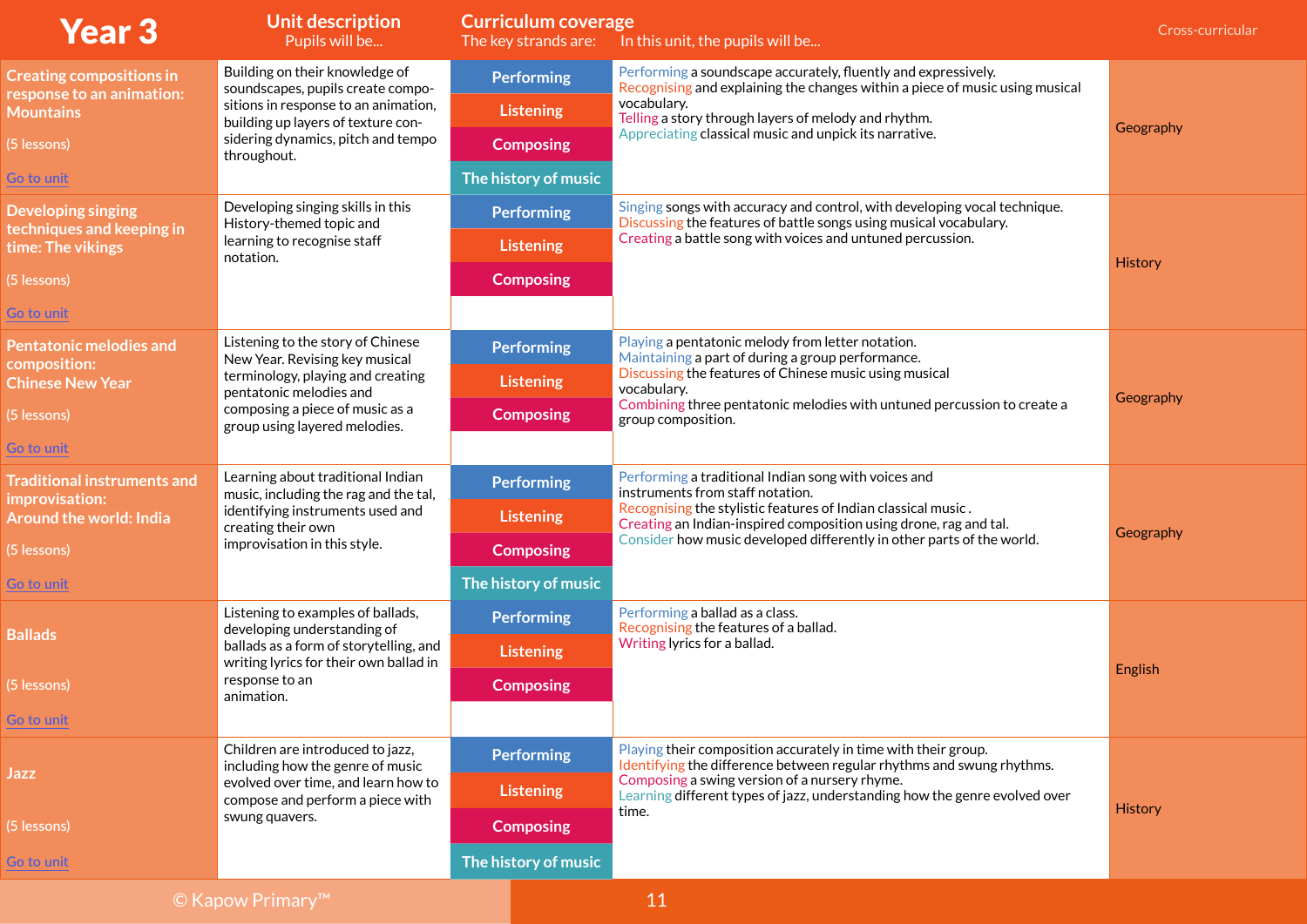| <b>Year 4</b>                     | <b>Unit description</b><br>Pupils will be                                  | <b>Curriculum coverage</b> | The key strands are: In this unit, the pupils will be                                                                                                     | Cross-curricular |
|-----------------------------------|----------------------------------------------------------------------------|----------------------------|-----------------------------------------------------------------------------------------------------------------------------------------------------------|------------------|
| <b>Body and tuned percussion:</b> | Exploring the rainforest through<br>music. Using a mixture of body         | <b>Performing</b>          | Accurately performing a composition as part of a group.<br>Identifying scaled dynamics (crescendo / decrescendo) within a piece of music.                 |                  |
| <b>Rainforests</b>                | percussion and tuned percussion<br>instruments, pupils create their own    | <b>Listening</b>           | Creating body percussion rhythms.<br>Creating a melody loop on tuned percussion.                                                                          |                  |
| (5 lessons)                       | rhythms of the rainforest, layer by<br>layer.                              | <b>Composing</b>           |                                                                                                                                                           | Geography        |
| Go to unit                        |                                                                            |                            |                                                                                                                                                           |                  |
| <b>Adapting and transposing</b>   | Drawing upon their<br>understanding of repeating patterns                  | <b>Performing</b>          | Playing melody parts on tuned instruments with accuracy and control, with<br>developing vocal technique.                                                  |                  |
| motifs: Romans                    | in music, pupils are introduced to<br>the concept of motifs and develop    | <b>Listening</b>           | Recognising the use and development of motifs in music.<br>Creating a motif-based composition and notating this using roman mosaic                        |                  |
| (5 lessons)                       | their skills by adapting, transposing<br>and performing motifs.            | <b>Composing</b>           | artwork.                                                                                                                                                  | History          |
| Go to unit                        |                                                                            |                            |                                                                                                                                                           |                  |
| <b>Rock and roll</b>              | Learn about the significance of<br>dancing within the evolution of         | <b>Performing</b>          | Performing a walking bass line.<br>Singing in time and in tune.                                                                                           |                  |
|                                   | music and learning to play a<br>walking bass line, which is                | <b>Listening</b>           | Recognising the features of rock and roll music.<br>Identifying the links between this and other genres of music.                                         | PE (dance)       |
| (5 lessons)                       | characteristic of this genre of music.                                     | The history of music       |                                                                                                                                                           |                  |
| Go to unit                        |                                                                            |                            |                                                                                                                                                           |                  |
| Haiku, music and<br>performance:  | Learning about the Japanese<br>festival of Hanami which                    | <b>Performing</b>          | Exploring timbre using their voices expressively.<br>Recognising, naming and explaining the function of the                                               |                  |
| Hanami                            | celebrates spring and creating<br>sound effects and music to               | <b>Listening</b>           | interrelated dimensions of music.<br>Creating and performing a group composition within a given structure using<br>both melodic and rhythmic instruments. | English          |
| (5 lessons)                       | represent the falling cherry blos-<br>soms.                                | <b>Composing</b>           |                                                                                                                                                           |                  |
| Go to unit                        |                                                                            |                            |                                                                                                                                                           |                  |
| Samba & carnival sounds and       | Learning about: instruments<br>traditionally found in a samba band,        | <b>Performing</b>          | Playing syncopated rhythms with accuracy, control and fluency.<br>Recognising the stylistic features of samba music.                                      |                  |
| instruments: South America        | syncopated rhythms and how to<br>compose a samba break.                    | <b>Listening</b>           | Composing a rhythmic break.<br>Learning about the origin of samba music.                                                                                  | Geography        |
| (5 lessons)                       |                                                                            | <b>Composing</b>           |                                                                                                                                                           |                  |
| Go to unit                        |                                                                            | The history of music       |                                                                                                                                                           |                  |
|                                   | Learning about the history of blues<br>music, pupils are introduced to the | <b>Performing</b>          | Performing the blues scale on a tuned percussion instrument.<br>Hearing when songs play the 12 bar blues.                                                 |                  |
| <b>Blues</b>                      | 12 bar blues before<br>learning how to play it and                         | <b>Listening</b>           | Improvising a blues performance.<br>Understanding how this genre of music came to be.                                                                     |                  |
| (5 lessons)                       | recognise it in other music.                                               | <b>Composing</b>           |                                                                                                                                                           | <b>History</b>   |
| Go to unit                        |                                                                            | The history of music       |                                                                                                                                                           |                  |
|                                   |                                                                            |                            |                                                                                                                                                           |                  |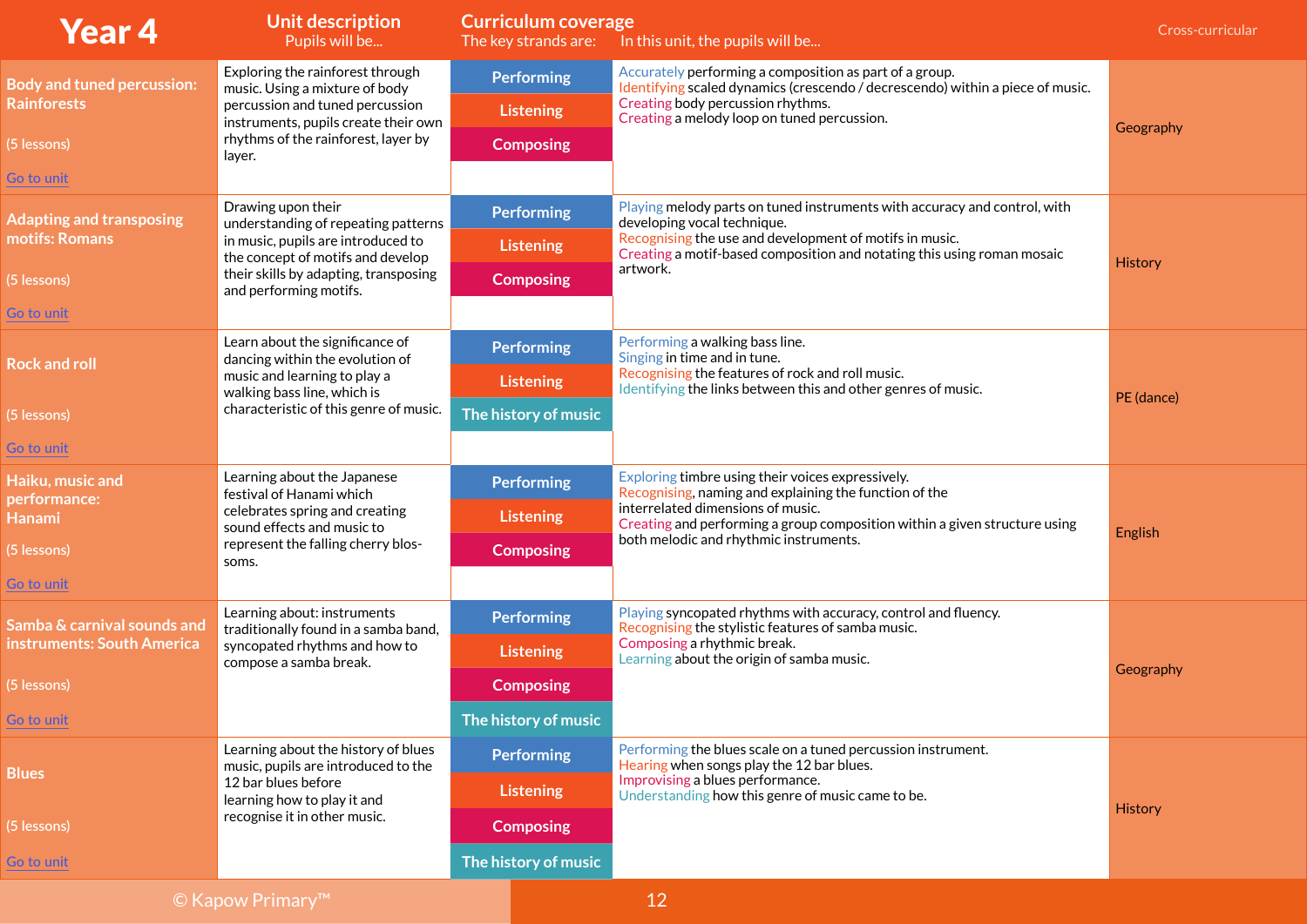| <b>Year 5</b>                                              | <b>Unit description</b><br>Pupils will be                                     | <b>Curriculum coverage</b><br>The key strands are: | In this unit, the pupils will be                                                                                                                              | Cross-curricular |
|------------------------------------------------------------|-------------------------------------------------------------------------------|----------------------------------------------------|---------------------------------------------------------------------------------------------------------------------------------------------------------------|------------------|
| <b>Composing notation:</b>                                 | Learning to identify the pitch<br>and rhythm of written notes and             | <b>Performing</b>                                  | Performing accurately from graphic notation using voices and instruments.<br>Identifying how the key features of music are written down, by following a score |                  |
| <b>Egyptians</b>                                           | experimenting with notating their<br>compositions using hieroglyphs and       | <b>Listening</b>                                   | whilst listening.<br>Creating a sound story using voices and instruments, and notate it using hiero-                                                          |                  |
| (5 lessons)                                                | standard staff notation.                                                      | <b>Composing</b>                                   | glyphs.                                                                                                                                                       | <b>History</b>   |
| Go to unit                                                 |                                                                               |                                                    |                                                                                                                                                               |                  |
| <b>South and West Africa</b>                               | Learning and performing a<br>traditional African song, playing the            | <b>Performing</b>                                  | Singing a traditional African song unaccompanied.<br>Playing a chord progression on tuned percussion.                                                         |                  |
|                                                            | accompanying chords using tuned<br>percussion and play the djembe             | <b>Listening</b>                                   | Recognising the stylistic features of south and west African music.<br>Composing an eight beat rhythmic break.                                                |                  |
| (5 lessons)                                                | (African drum).                                                               | <b>Composing</b>                                   | Learning how music evolved in different traditions.                                                                                                           | Geography        |
| Go to unit                                                 |                                                                               | The history of music                               |                                                                                                                                                               |                  |
| Looping and remixing:                                      | Learning how dance music is creat-<br>ed, focusing particularly on the use    | <b>Performing</b>                                  | Playing their own composition in time with a backing rhythm.<br>Hearing loops or sections of music within remixes.                                            |                  |
| <b>Dance music</b>                                         | of loops, and learn to play a well-<br>known song before putting a dance      | <b>Listening</b>                                   | Creating their own remix using fragments of a known song.                                                                                                     | Computing        |
| (5 lessons)                                                | music spin to it.                                                             | <b>Composing</b>                                   |                                                                                                                                                               |                  |
| Go to unit                                                 |                                                                               |                                                    |                                                                                                                                                               |                  |
| <b>Composition to represent the</b><br>festival of colour: | Learning about the Indian festival of<br>colour, children explore the associ- | <b>Performing</b>                                  | Participating in a class performance.<br>Representing a known piece of music using a graphic score.                                                           |                  |
| <b>Holi</b>                                                | ations between music, sounds and<br>colour building up to composing and       | <b>Listening</b>                                   | Creating vocal compositions based on a picture and a colour.                                                                                                  | <b>RE</b>        |
| (5 lessons)                                                | performing a musical composition<br>to represent Holi.                        | <b>Composing</b>                                   |                                                                                                                                                               |                  |
| Go to unit                                                 |                                                                               |                                                    |                                                                                                                                                               |                  |
| Changes in pitch, tempo and                                | Associating the stages of the river<br>with different rhythms and learning    | <b>Performing</b>                                  | Singing in two parts with expression and dynamics.<br>Performing a vocal ostinato as part of a layered ensemble.                                              |                  |
| dynamics:<br><b>Rivers</b>                                 | what an ostinato is and how it's used<br>in music.                            | <b>Listening</b>                                   | Using musical vocabulary to describe the detailed features of a piece of music.<br>Suggesting improvements to their own and others work.                      |                  |
| (5 lessons)                                                |                                                                               | <b>Composing</b>                                   | Creating a rhythmic ostinato.                                                                                                                                 | Geography        |
| Go to unit                                                 |                                                                               |                                                    |                                                                                                                                                               |                  |
|                                                            | Learning how singing, acting and<br>dancing can be combined to give           | <b>Performing</b>                                  | Participating in a group performance to tell a story.<br>Performing a vocal ostinato as part of a layered ensemble.                                           |                  |
| <b>Musical theatre</b>                                     | an overall performance to tell a<br>story. Learning how this genre has        | <b>Listening</b>                                   | Identify the features of songs from musical theatre.<br>Composing an original piece or using familiar songs to tell a story.                                  | English          |
| (5 lessons)                                                | changed over time before creating<br>their own scene from a musical.          | <b>Composing</b>                                   | Understanding what musical theatre looked and sounded like across decades.                                                                                    | <b>PE</b>        |
| Go to unit                                                 |                                                                               | The history of music                               |                                                                                                                                                               |                  |
|                                                            |                                                                               |                                                    |                                                                                                                                                               |                  |